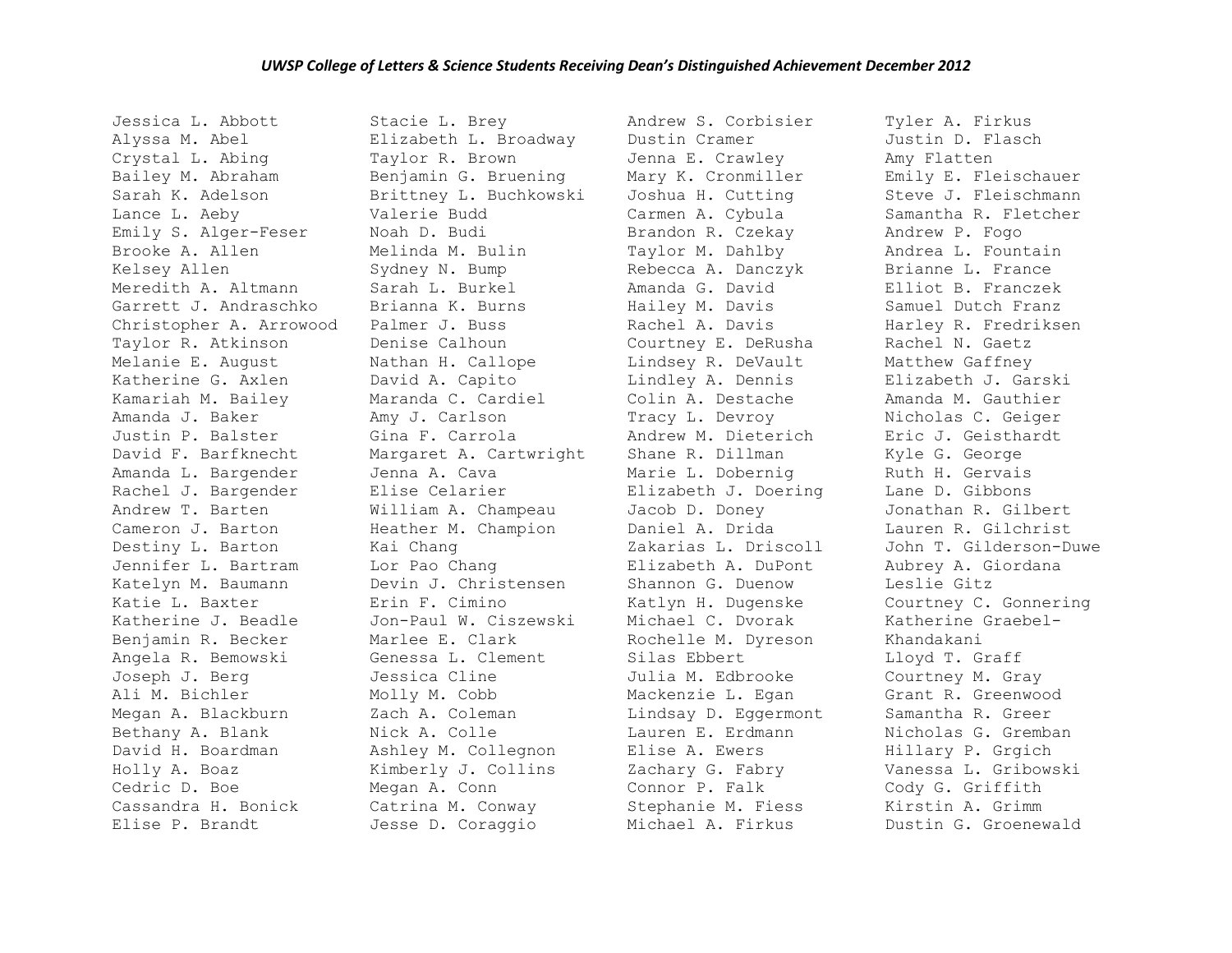Callen J. Grulkowski Nichole K. Guelcher Daniel E. Gunther Jasmine I. Haines Katherina Hale Hannah E. Haltom Joshua S. Hames Cullen A. Haselby Meggan R. Hass Amanda M. Heim Breanna E. Helminski Abigail C. Hencheck Jennifer A. Henderson Nicole L. Henriksen Noel B. Herman Andrew M. Hernandez Kalynne L. Hibbard Janelle R. Hines Nathaniel M. Hinson Bryan M. Hintz Eric J. Hoffman Emily E. Hoffmann Claire M. Hogan Nicholas J. Hollendonner Echko K. Holman Kathryn L. Hood Talvick T. Hook Michael S. Howard Janelle N. Huehnerfuss Tiffany M. Hughes Michael S. Hunsberger Randall J. Inhoff Ryan M. Iverson Jessica A. Jagodzinski Amanda R. Jakups Dana C. Jarosinski Erin M. Jensen Leigh T. Jentz

Sara J. Jewell Callie J. Johnson Jasmine J. Johnson Kirsten L. Johnson Molly J. Johnson Sara A. Johnson Reid E. Jolin Kelsey A. Jones Shelby L. Jurgensmier Nicole T. Kahler Hannah M. Kampschoer Anne E. Kamstra Nicole A. Karl Amber B. Karweick Ivy C. Kasten Mary A. Kawleski Heather L. Kelly Brooklyn A. Kemp Nicholas A. Kielpinski Sylvia K. Kies Amanda F. Kilponen Amanda C. King Amanda Klein Erica M. Kleist James S. Kleist Elizabeth M. Kleitsch Hannah L. Kleitsch Erin M. Klemm Erin E. Kline Olivia M. Klinkhammer Samuel P. Knapp Alissa K. Koehnke Kendal L. Koepp Cassidy G. Kohlhagen Darrell Kohli Lydia N. Kolbeck Mitchell J. Kolodziej Lindsey C. Korst Jenna A. Koslowski

Kristine A. Kowalski Stephanie L. Krause Felicia M. Krejci Justin E. Kreuser Triton J. Krizenesky Sara E. Krohn Dana A. Krug Dillon L. Ksionek Kassandra M. Kuehn Samantha D. Kulinski Sarah J. Kunst Sarah D. Kyes Dylan J. LaCanne Brittney E. LaFond Stacey M. LaFrance Simone A. LaMarche Mark Lambrecht Valerie J. Landowski Adam J. Langjahr Isabel H. Laperruque John R. Lapota Axel J. Larsen Benjamin P. Larsen Erik M. Larson Kathryn A. Larson Jacob A. Lauer Stacy L. Lavongsa Alanna M. LeClair Kyle K. Leaf Laura A. Lechleiter Danielle N. Lee Arin E. Lemke John S. Lenz Jinzhi Li Jessica M. Lila Caitlin M. Lindsay Rachel M. Lintereur Ben J. Lofgren Kaitlyn R. Long

Brooksie M. Loth Catherine P. Lucas Kaitlyn M. Luckow Matthew D. Luckow Anna M. Lutz Robert T. Lyke Erich L. Maas Alexandra E. Mabie Jeffrey D. Machovec Ashley M. Majewski Ashley M. Maki Nyssa Maki Brenda J. Malcore Daniel A. Maldonado Tara S. Mansavage Maggie K. Manske Jenay E. Manydeeds Jarrett J. Mapes Katherine A. Marichal Michael L. Marichal Elizabeth K. Marquard Kristin M. Mathes Michael E. Mathias Hailee J. Mattmiller Nichole C. Maxwell Carolyn C. McDonnell Benjamin T. McDowell Kyle J. McEachen Julie M. McNeely Sarah B. McQueen Benjamin J. Meadows Zachary A. Meadows Melissa A. Mehre Arica R. Meidl Anthony L. Meier Alicia M. Meis Brandon A. Mercer Seth D. Merrill Melody Metz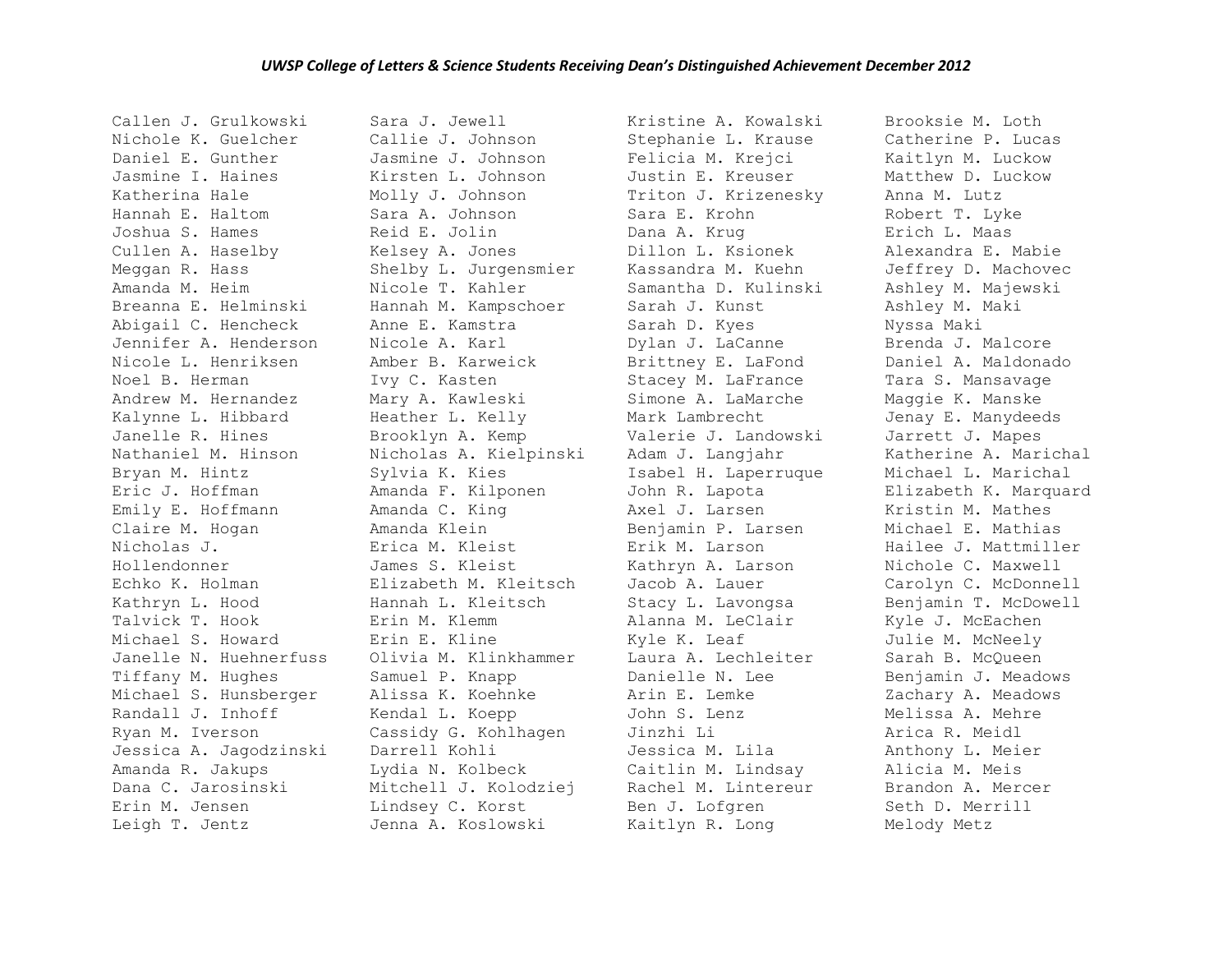Amber M. Meulemans Bethany M. Meyer Katie N. Meyer Kristy J. Meyer Alexandria M. Miceli Nick M. Michalske Gerdine Michel Kristin Miller Zachary L. Miller Daniel S. Mills Erick A. Minnameier Amy M. Miskowski Saki Miyajima Kevin D. Mohawk Robert C. Montgomery Michael P. Moore Morgan G. Mosher Ka Bao Moua Moritz Peter Muecke Chelsea M. Mueller Peter T. Munck Matthew L. Natzke Christopher D. Navarro Hilary J. Neesam Kyle M. Neill Amber D. Nelessen Ryan P. Nelson Tucker A. Nemcek Adam F. Neve Amber L. Nickels Ryan E. Niemuth Gabrielle L. Niewind Andrea L. Noll Connor S. OKeefe Daphne A. OKeefe Ryan J. OLoughlin Samual M. Odin Joshua A. Olive Mathew R. Olkowski

Abigail J. Olson Myo Thanda Oo Nicole A. Orlando Kelly L. Orth Cambria E. Otte Dawn M. Overesch Emily A. Pagel Stephanie L. Pankonen Christopher J. Paquette Kelly M. Pardy Morgan K. Pearson Trina J. Pearson Alejandra B. Perez Sarah J. Perrigoue Molly A. Petersilka Brianna R. Peterson David A. Peterson Jessica M. Peterson Carson R. Pethan Jedediah J. Petrie Michael S. Pfahning Daniel A. Phillips Shawn D. Pierce Katie R. Pierschalla JennyRae Piton Andrea Plascencia Stacy L. Platt Randy M. Ploeckelman Mallory B. Polivka Noelle M. Ponasik Joel J. Porter Anna M. Powers Jeff M. Powers Scott M. Preuss Matthew J. Pritzl Alexander S. Purdy Ethan H. Purkapile Andrew M. Quaschnick Emma L. Radosevich

Devin T. Ramker Jason C. Rannow Victoria A. Raschke Lily M. Rawson William E. Ray Emily R. Redmond Allison K. Reed Brittany N. Reed Lyza M. Reichelt Rachel M. Reichert Chelsea B. Reierson Heather L. Reitberger Rebekah M. Rennicke Bethany A. Reque Stephanie A. Rettenmeier Leah A. Rezin Jordan R. Rhode Ashley R. Rice Brenton K. Rice Jenna M. Richardson Ellen C. Riedel Tia P. Rinzel April R. Rivera Emily R. Robinson Andrew R. Rosik Susan M. Ross Tana R. Route Matthew R. Rucinski Amanda H. Ruhoff Danielle L. Rupp Cory A. Rusch Lori A. Rusch Nicholas J. Ruzicka Giana M. Saari Cortney M. Sabin Maxime R. Saindon Aaron B. Salisbury Mara C. Sanders

Michael D. Sandgren Caleb F. Sanford Clorissa N. Santiago Matthias Scarpaci Nicole K. Scharschmidt Ryan Schenkel Gustav G. Schermetzler Allison B. Schjoth Morgan K. Schmelter Hans J. Schmidt Max E. Schmidt Rebecca L. Schmidt Andrea J. Schneider Jordan P. Schneider Christopher E. Schneiderwent Rathorn D. Scholz Eric A. Schreiber David S. Schreiner Paige M. Schroeder Lauren E. Schrubbe Julaine E. Schultz Kyle P. Schultz Carly E. Schulz Luke P. Schwiesow Katherine H. Seeds Tina A. Seehafer Alan Semrow Jerad A. Servais Hans L. Severson Kimberly A. Shankland Abigail F. Shansky Brent J. Sherry Kevin M. Siems Aldis P. Siltumens Cassie C. Silvernale Scott M. Simpson Benjamin J. Sinkula Jason J. Sleik